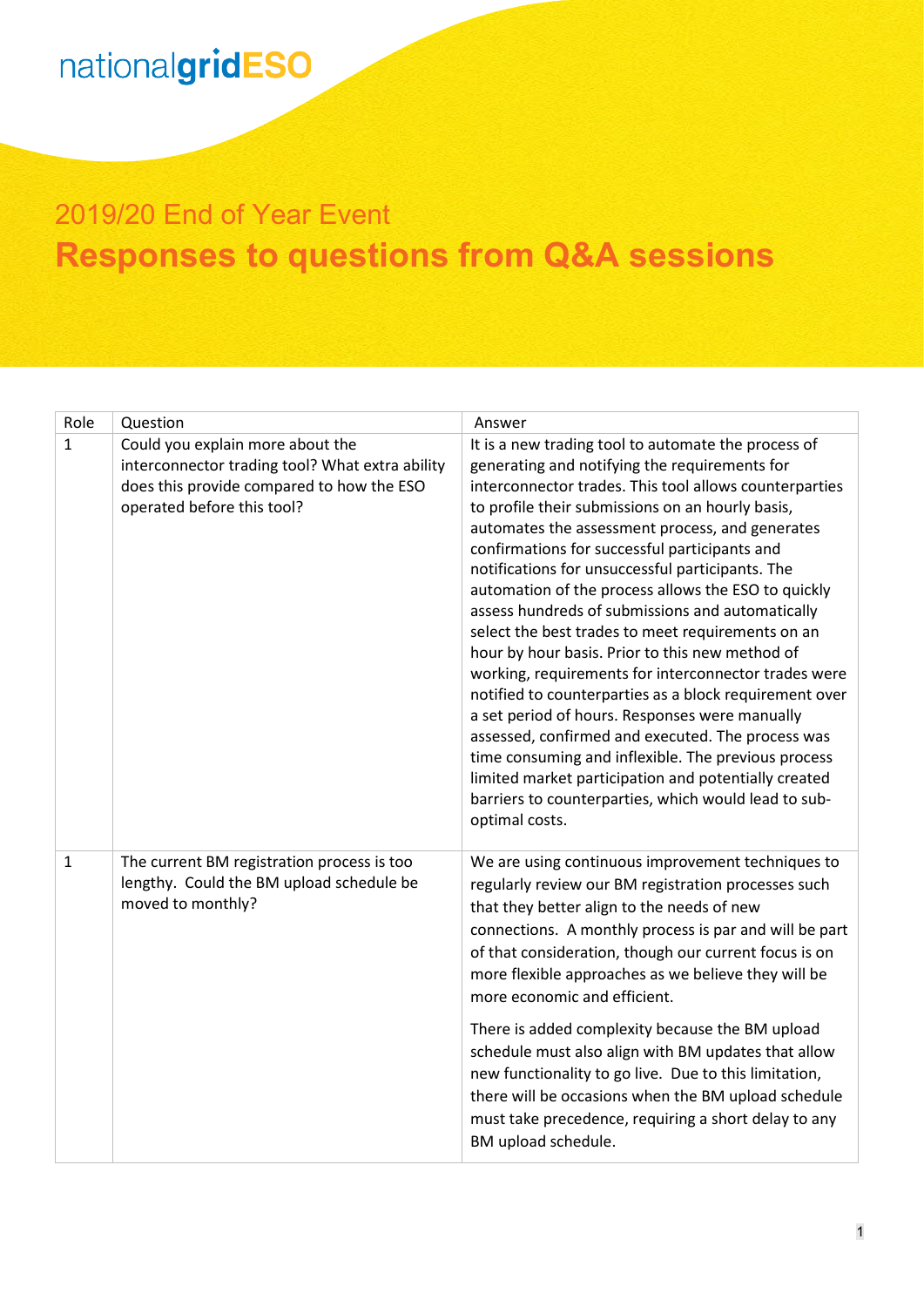| $\mathbf{1}$ | What has the ESO done over 2019-20 to<br>improve forecasting accuracy?              | In first quarter of the 2019-20 Forward Plan, ESO<br>redesigned the mathematical modelling it uses for<br>demand forecasting, within the constraints of the Grid<br>Code (OC1.6 The Company Forecasts). Since the<br>introduction of a new forecasting system in July 2019,<br>the demand forecasting performance noticeably<br>improved.                                                                                                                                                                                                                                                                                                                    |
|--------------|-------------------------------------------------------------------------------------|--------------------------------------------------------------------------------------------------------------------------------------------------------------------------------------------------------------------------------------------------------------------------------------------------------------------------------------------------------------------------------------------------------------------------------------------------------------------------------------------------------------------------------------------------------------------------------------------------------------------------------------------------------------|
|              |                                                                                     | Energy Forecasting System (EFS) incorrectly dealt with<br>the timing of Cardinal Points (CPs)1 which originated<br>by assuming that the National Demand (referred to as<br>INDO on BMRS) reflects the true GB customer<br>demand. With the advent of large amounts of<br>distributed generation, both weather-driven<br>(currently ~6.5GW wind, ~13GW solar) and<br>nonweather driven (-15GW), this assumption no<br>longer holds.                                                                                                                                                                                                                           |
|              |                                                                                     | The previous forecasting system, Energy Forecasting<br>System (EFS), did not give the timing of the Cardinal<br>Points correctly. It was particularly noticeable for the<br>CPs whose activity period corresponds with the timing<br>of solar generation ramping up and then ramping<br>down.                                                                                                                                                                                                                                                                                                                                                                |
|              |                                                                                     | The new system, Demand Forecasting Tool (DFT)<br>performs demand calculation in a way that is<br>insensitive to the differences in the<br>distributed/embedded generation. As a result, it<br>identifies National Demand CPs timings correctly and<br>gives correct half hourly shape.                                                                                                                                                                                                                                                                                                                                                                       |
|              |                                                                                     | This change in methodology has led to an<br>improvement of about 20% across the accuracy of all<br>Cardinal Points.                                                                                                                                                                                                                                                                                                                                                                                                                                                                                                                                          |
| $\mathbf{1}$ | What actually is FATE-3 and what was the cause<br>of the delay to this deliverable? | This project is to deliver improvements to the<br>Frequency monitoring tool. The FATE-3 project has a<br>dependency on new phasor data infrastructure and<br>establishing a connection to Scottish Power<br>Transmission. Our Inertia Monitoring projects also<br>require this, so we have adjusted the timing of the<br>FATE-3 project such that it will be delivered in line<br>with when the new infrastructure is available to use.<br>The new timing also looks to align with the availability<br>of new data centres, hence optimises code<br>development for FATE-3. This originally caused a<br>revised date to Q1 20/21. We anticipate revising the |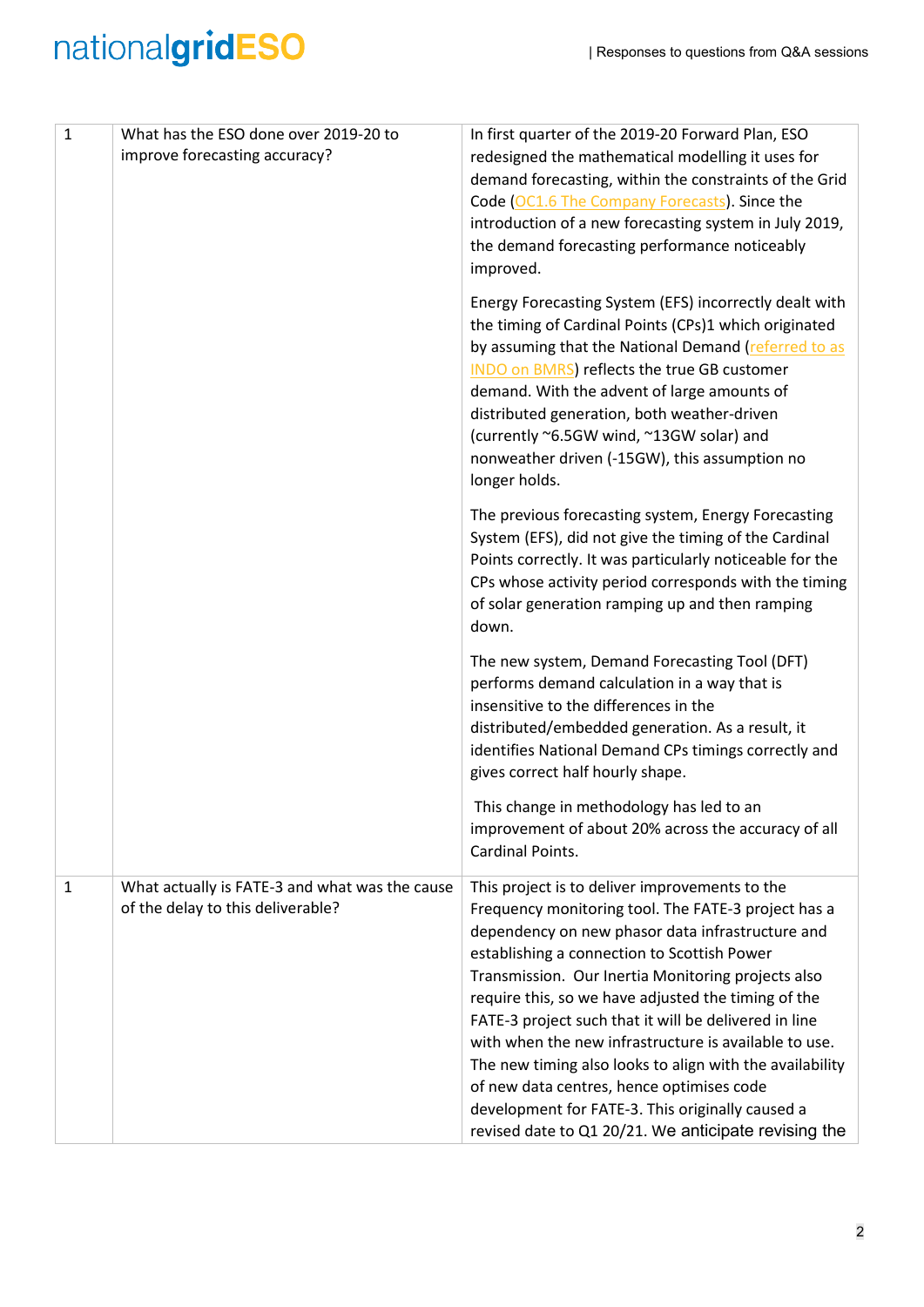|                |                                                                                                                                                                                | date to Q4 20/21 as some of the dependent works<br>has been affected by our COVID-19 response.                                                                                                                                                                                                                                                                                                                                                                                                                                                                                                                                                                                                                                                                                                                                                                                                                                                                                                                                                                                                                                       |
|----------------|--------------------------------------------------------------------------------------------------------------------------------------------------------------------------------|--------------------------------------------------------------------------------------------------------------------------------------------------------------------------------------------------------------------------------------------------------------------------------------------------------------------------------------------------------------------------------------------------------------------------------------------------------------------------------------------------------------------------------------------------------------------------------------------------------------------------------------------------------------------------------------------------------------------------------------------------------------------------------------------------------------------------------------------------------------------------------------------------------------------------------------------------------------------------------------------------------------------------------------------------------------------------------------------------------------------------------------|
| $\overline{2}$ | Are you going to allow the API to be used by<br>small scale gencos, CVA registered, who want<br>to be BMUs?                                                                    | Yes, this will be the case. We will keep industry<br>updated on the progress and when we expect to see<br>this.                                                                                                                                                                                                                                                                                                                                                                                                                                                                                                                                                                                                                                                                                                                                                                                                                                                                                                                                                                                                                      |
| 2              | Why was there a clawback clause whilst<br>generating in the Phase 1 stab tender; it greatly<br>increases risk of participation for renewable<br>gen that cannot predict output | Stability Pathfinder Phase 1 was looking for solutions<br>which could be delivered relatively quickly (before<br>April 2021). This led to a focus on synchronous<br>technologies as these were already proven on the<br>network. The clawback was to incentivise the<br>provision of stability at zero MW to meet our system<br>needs. We classed generating as 'unavailable'<br>(provider forgoing availability payments) as a proxy<br>for ensuring we weren't paying for inertia we'd get<br>anyway from synchronous generators.<br>For phase two we are looking to broaden participation<br>to a wider range of technologies by including a<br>feasibility study stage and removing the zero MW<br>requirement.                                                                                                                                                                                                                                                                                                                                                                                                                  |
| 2              | What changes are the ESO planning to manage<br>CM Prequalification e.g use of docusign, phone<br>queries, pre check of submissions etc                                         | The Capacity Market Operations Team are looking into<br>the ways in which they can adapt their Business<br>Processes in light of COVID-19 and working from<br>home. Some of the changes they are introducing<br>include a new Salesforce system to enable<br>assessments to be undertaken whilst working<br>remotely and updating existing guidance to support<br>customers through the process. They are also looking<br>into other new functionality such as Docusign and<br>how the team can offer support over the phone as<br>this is currently not available. Last year Pre Validation<br>checks were widely used by applicants and this service<br>will continue to be offered to those who submit<br>applications early again this year. The team are also in<br>the process of organising a virtual customer event to<br>replace the annual conference. In order to ensure the<br>event meets customer needs a short survey will be<br>sent to all Main Admins in the coming weeks to ask<br>how the team can support customers through<br>Prequalification in 2020 and what topics they would<br>like to see at the event. |
| $\overline{2}$ | ESO continued to allow bids from contentious<br>Project CLASS (in FFR / Fast Reserve),<br>undermining markets. Should ESO suspend<br>until Ofgem make a final ruling?          | Earlier this year Ofgem consulted on the regulatory<br>treatment of CLASS as a balancing service in RIIO-ED2<br>which runs from April 2023. National Grid ESO<br>responded to this consultation along with other<br>stakeholders, and Ofgem are now considering all<br>responses. In RIIO-ED1, we have facilitated the                                                                                                                                                                                                                                                                                                                                                                                                                                                                                                                                                                                                                                                                                                                                                                                                               |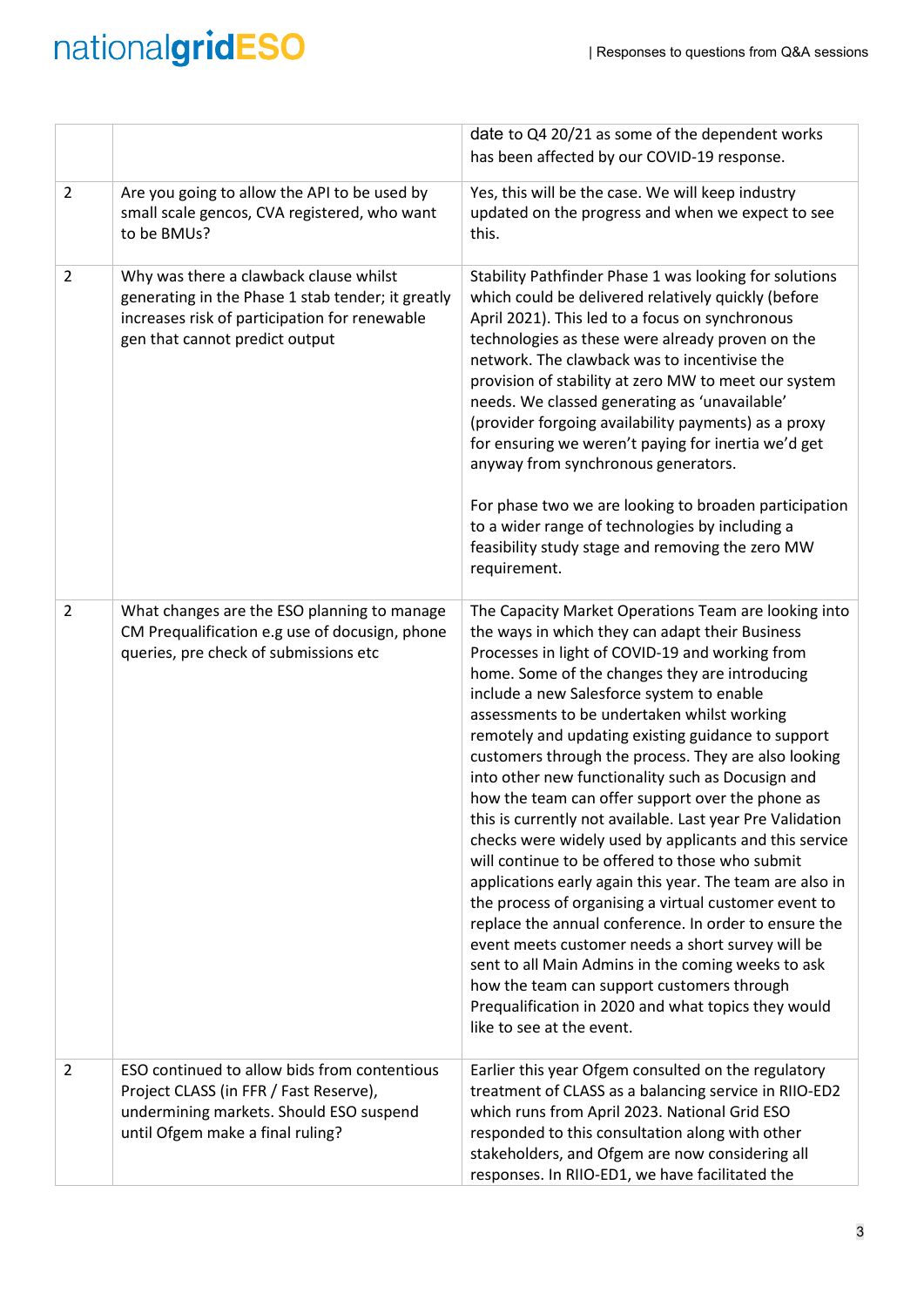|                |                                                                                                                                                                           | participation of the CLASS technology in the provision<br>of balancing services as we would for any other<br>provider. Mindful that the Ofgem consultation<br>considers the treatment of CLASS from April 2023, we<br>see no need to change this position at this time. We<br>will, however, continue to ensure that any perceived<br>conflicts of interest are highlighted to Ofgem, noting<br>concerns from other industry parties.                                                                                                                                                                                                                                                                                                                                                                  |
|----------------|---------------------------------------------------------------------------------------------------------------------------------------------------------------------------|--------------------------------------------------------------------------------------------------------------------------------------------------------------------------------------------------------------------------------------------------------------------------------------------------------------------------------------------------------------------------------------------------------------------------------------------------------------------------------------------------------------------------------------------------------------------------------------------------------------------------------------------------------------------------------------------------------------------------------------------------------------------------------------------------------|
| $\overline{2}$ | Do you acknowledge the disjoint in ESO<br>between TCR imposing significant increase in<br>TNUoS on T-connected services and Pathfinder<br>team? (Took a customer to spot) | The ESO has been directed by Ofgem to fulfil Ofgem's<br>Targeted Charging Review outcomes. We are<br>supportive of the intent of those proposals. However,<br>we recognise that some of the reforms may make it<br>more difficult for participants in our Pathfinder<br>programmes to be able to offer services<br>competitively. We believe that we have acted very<br>quickly on the feedback provided by a customer, and<br>have since both engaged with Ofgem on the<br>Pathfinders and TCR impact, as well as raising<br>alternates in the associated TCR Work Group to<br>account for such connections. We will continue to<br>engage with Ofgem in areas where we consider there<br>may be undue impacts to early competition and raise<br>changes or solutions as appropriate to tackle these. |
| $\overline{2}$ | When will frequency response services be<br>unbundled to permit separate primary,<br>secondary, high submissions? And at day<br>ahead?!                                   | Primary and Secondary response services cannot be<br>unbundled. Instead, response reform is replacing PSH<br>with new services that provide a variety of benefits,<br>including unbundling Low Frequency and High<br>Frequency response where possible. <sup>1</sup>                                                                                                                                                                                                                                                                                                                                                                                                                                                                                                                                   |
| $\overline{2}$ | As we move to day-ahead procurement, would<br>it be possible to show the units used for<br>balancing services in the BM?                                                  | As we move to day-ahead procurement, we will<br>continue to assess, update and publish all relevant<br>data for balancing services on our website.<br>https://www.nationalgrideso.com/industry-<br>information/balancing-services                                                                                                                                                                                                                                                                                                                                                                                                                                                                                                                                                                      |
| $\overline{2}$ | Is it reasonable that parties that already have<br>reactive power capability that costs little, if<br>anything, to provide, should be paid to provide<br>it?              | We are aware that the default payment mechanism<br>for mandatory reactive power provision has not been<br>reviewed for many years. We will publish our strategy<br>for the review of reactive power in Q3 2020/21. This<br>will follow stakeholder engagement throughout Q1<br>and Q2 and learning lessons from the voltage<br>pathfinders, power potential project and review of<br>efficient reactive power flows between transmission<br>and distribution networks.                                                                                                                                                                                                                                                                                                                                 |
| $\overline{2}$ | Reactive Power costs have reduced by £8m this<br>year compared to 18/19. What are you doing<br>differently to manage voltage operationally?                               | We are always reviewing the reactive power<br>requirements across the network. We have seen the<br>return of some key transmission assets which reduces                                                                                                                                                                                                                                                                                                                                                                                                                                                                                                                                                                                                                                                |

<span id="page-3-0"></span>1 Corrected <sup>16</sup> June <sup>2020</sup>